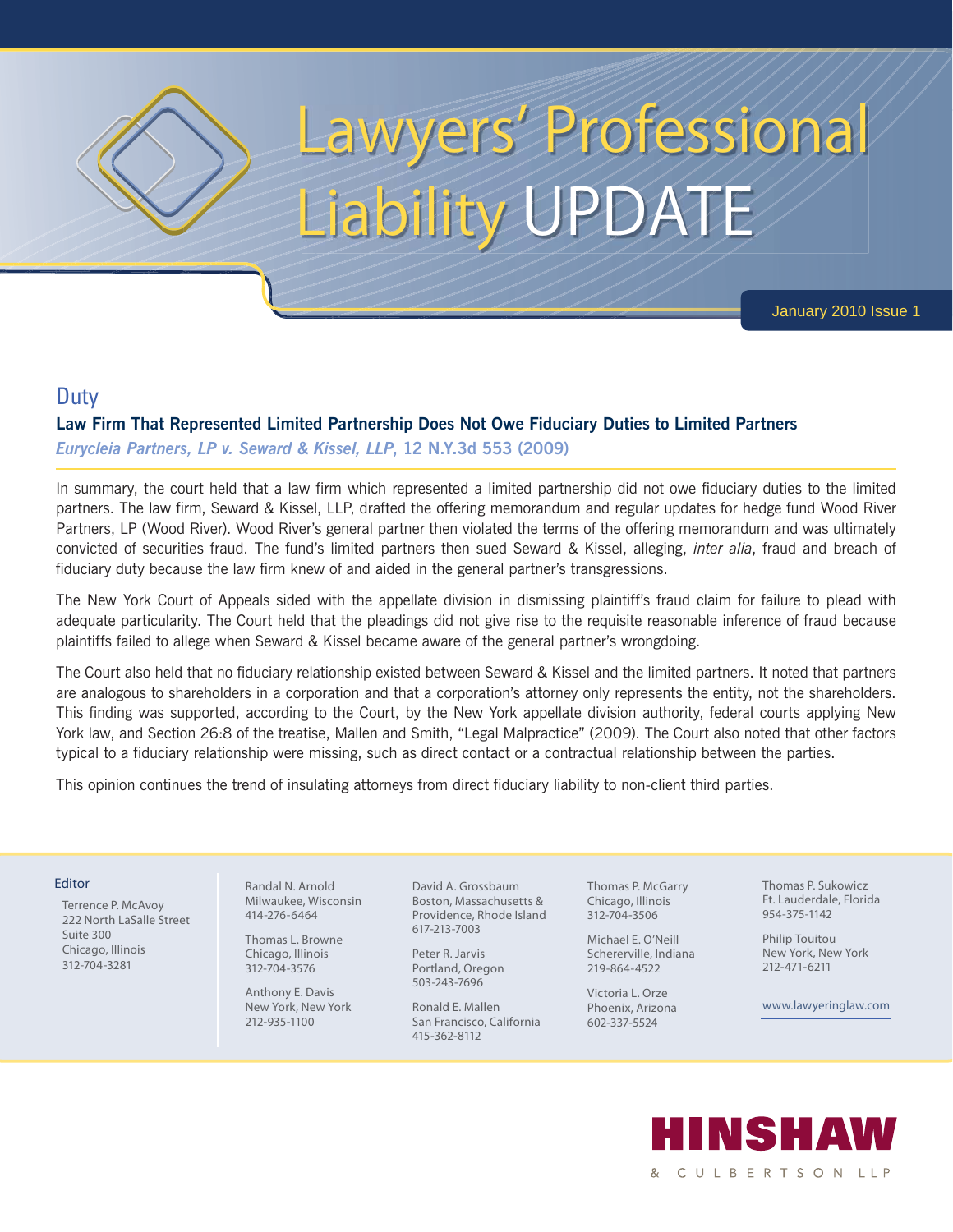## **Insurance**

#### **Court Holds That Statute Trumps Policy Limitations**

*McCabe v. St. Paul Fire and Marine Ins. Co.***, 25 Misc.3d 726, 884 N.Y.S.2d 634 (2009)**

A New York trial court held that N.Y. Ins. Law § 3420(a) prevailed over the requirement that the claim be reported within the specified time in the policy. The statute stated that it applied to policies "insuring against liability for injury to person . . ." If so applicable, N.Y. Ins. Law § 3420(a)(4) provides:

A provision that failure to give any notice required to be given by such policy within the time prescribed therein shall not invalidate any claim made by the insured, an injured person or any other claimant if it shall be shown not to have been reasonably possible to give such notice within the prescribed time and that notice was given as soon as was reasonably possible thereafter.

The court found that, as is typical of lawyers' professional liability policies, the St. Paul policy provided coverage in the insuring agreement for claims for damages arising out "of an error, omission, negligent act or personal injury" in the rendering of or the failure to render legal services." On the facts of this case, the client had diligently attempted to communicate with the insured lawyer, who ignored all efforts, and did not learn of the insurer's identity until more than 90 days after the reporting period expired. The court cited *Romano v. St. Paul Fire and Marine Ins. Co.*, 65 A.D.2d 941, 410 N.Y.S.2d 942 (4th Dep't 1978), which concerned a 35-day delay. That decision, however, did not indicate that the reporting was after the claims-made and reported date had passed.

#### **Insurance**

#### **California Adopts Disclosure of No Professional Liability Insurance Rule**

On August 26, 2009, the Supreme Court of California entered an order adopting new Rule of Professional Conduct 3-410, effective January 1, 2010. Rule 3-410 requires attorneys to inform a client in writing, at the time of the client's engagement, if the lawyer does not have professional liability insurance.

## Discipline / Sanctions

#### **Attorney Sanctioned for Moving for Sanctions**

#### *Northwest Bypass Group v. U.S. Army Corps of Engineers***, 569 F.3d 4 (1st Cir 2009)**

In summary, an attorney who moved for sanctions based on uninvestigated allegations of criminal misconduct was himself sanctioned because his motion lacked any factual basis. The Northwest Bypass Group was formed to challenge a bypass project in Concord, New Hampshire. Attorney Gordon Blakeney spearheaded the group. After the group sued the Army Corps of Engineers and the city of Concord in federal court, two of the supposed members of the group, the Tuttles (who were engaged in separate negotiations with the city), told the city that they were not involved in the lawsuit.

The city contacted Blakeney to clarify whether the Tuttles were plaintiffs. In response, Blakeney filed a motion for sanctions and a motion to disqualify the city's counsel, alleging conduct rising to the level of criminality. The city then filed its own motion for sanctions, alleging that Blakeney's motion was vexatious.

The United States Court of Appeals for the First Circuit upheld the district court by granting the city's motion under 28 U.S.C. § 1927 and denying Blakeney's motion. The court noted that given the city's history of negotiations with the Tuttles, the city was justified in seeking to determine whether Blakeney represented them. The court also held that Blakeney's claims lacked even a remote basis, and ordered him to pay the city's attorneys' fees for failure to adequately investigate his claims. The city was not required to establish bad faith because the sanction sought was not punitive. Nevertheless, the court denied the city appellate fees because Blakeney's arguments on appeal were fair and made solely for the purpose of reversal.

This opinion serves as a reminder that there is a limit to the acceptable level of "zeal" with which a lawyer may represent a client. The opinion is also notable for its holding that a showing of bad faith is not required to procure non-punitive sanctions under 28 U.S.C. § 1927.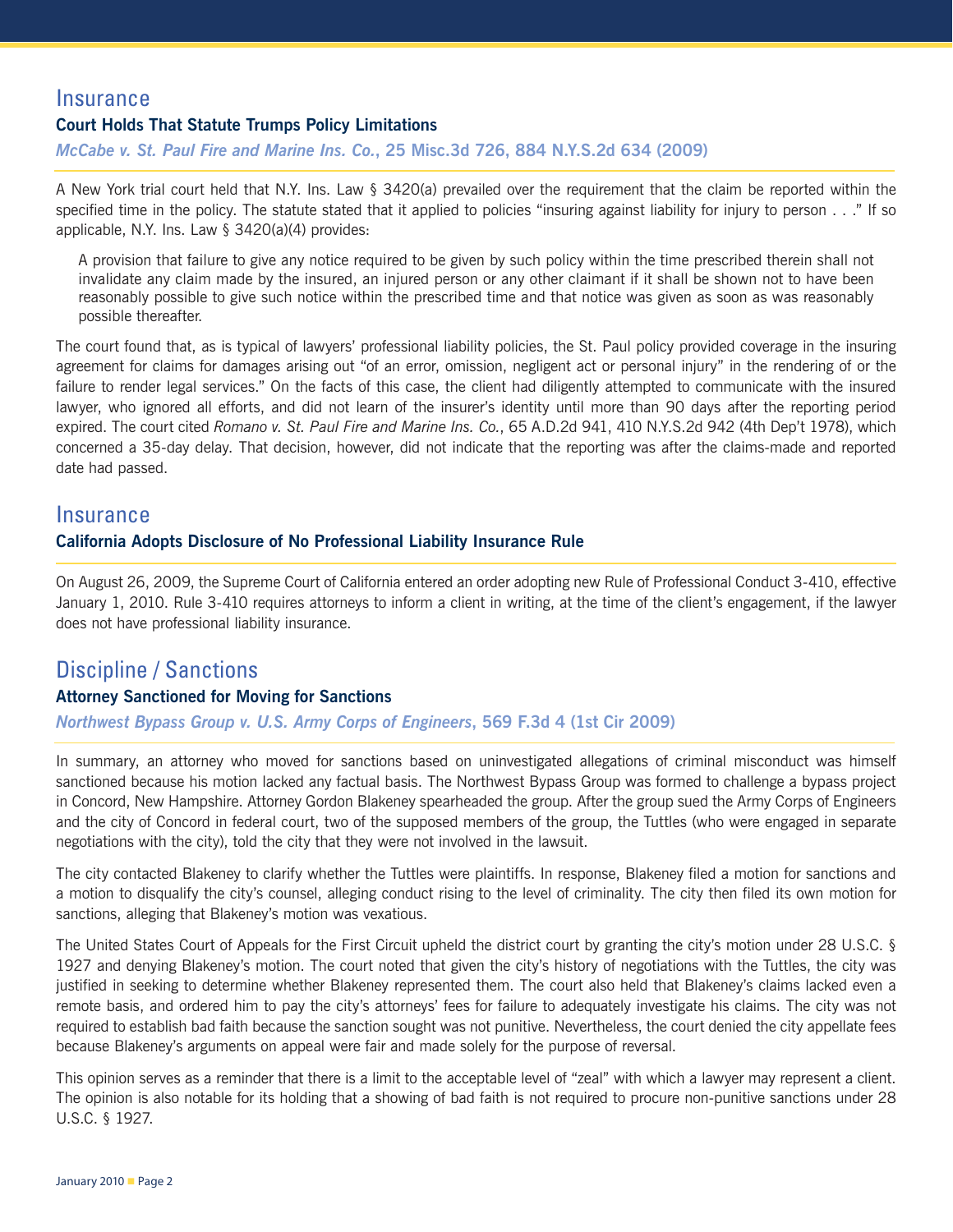## "But for" Causation **Client's Failure to Pursue Alternative Forum Does Not Excuse Attorney Negligence** *Williams v. Joynes***, 278 Va. 57, 677 S.E.2d 261 (2009)**

In summary, in a legal malpractice action based on a law firm's untimely filing of a lawsuit, the court held that the client's failure to bring suit in an alternative forum with a longer statute of limitations was not a superseding cause. The client, Leo Williams, retained legal counsel to pursue a personal injury action in Virginia against two drivers, one from Virginia and the other from Maryland. Williams' counsel failed to timely file the Virginia action but advised him that a Maryland action could still be timely filed against the Maryland resident. After trying and failing to engage a Maryland attorney, Williams brought a legal malpractice action against his Virginia attorneys.

The trial court granted summary judgment to the attorneys, reasoning that Williams' failure to bring a Maryland action broke the causal link between the attorneys' negligence and Williams' harm. The Supreme Court of Virginia reversed on two grounds. First, Williams' failure to file suit in Maryland was not a superseding cause, the high court held, because an intervening act is not superseding if the initial tortfeasor's negligence set the intervening act in motion. The Court found that Williams' failure to file was set in motion by defendants' negligence. Second, because the Virginia driver was not subject to suit in Maryland, Williams' loss of his cause of action against the Virginia driver had nothing to do with his failure to file suit in Maryland.

This opinion limits the availability of superseding cause arguments in attorney malpractice actions that arise out of untimely filings. Nevertheless, the availability of alternative forums in such situations may be relevant to other issues of proximate causation or to the issue of mitigation of damages.

## Miscellaneous / Vicarious Liability

### **Law Firm Cannot Be Directly Liable for Malpractice and Can Only Be Vicariously Liable If One of Its Principals or Associates Is Liable**

*National Union Fire Ins. Co. of Pittsburgh, PA v. Wuerth***, 122 Ohio St. 3d 594, 913 N.E.2d 939 (2009)**

In summary, under Ohio law, a law firm cannot be held directly liable for malpractice and can only be held vicariously liable if one or more of its attorneys is liable for malpractice. National Union Fire Insurance Company (National Union) retained a law firm, Lane, Alton & Horst, L.L.C. (Lane Alton), to represent several of National Union's insureds. Lane Alton assigned the case to Richard Wuerth, who subsequently had to be replaced midway through litigation due to a health issue. After Lane Alton lost the lawsuit, National Union sued both Wuerth and Lane Alton for legal malpractice. The district court dismissed Wuerth, but not Lane Alton, on statute of limitations grounds.

In light of Wuerth's dismissal, however, the district court then dismissed the vicarious liability claim against Lane Alton. The district court further held that Lane Alton could not be held directly liable for legal malpractice and therefore granted summary judgment to defendants. On appeal, the United States Court of Appeals for the Sixth Circuit certified two issues to the Ohio Supreme Court regarding the potential malpractice liability of law firms: whether a law firm may be held directly liable for malpractice, and under what circumstances a law firm may be held vicariously liable for malpractice.

The Ohio Supreme Court first held that under Ohio law, law firms cannot be held directly liable for malpractice. The high court drew from precedent in the area of medical malpractice in determining that professional malpractice claims apply to individual professionals rather than to entities. The Court noted that only individuals are capable of being admitted to practice law in Ohio and thus only they can have direct liability for legal malpractice.

The Court then held that under Ohio law, a law firm cannot be held vicariously liable for malpractice "when no individual attorneys are liable or have been named." The Court adopted this holding based on principles of agency law.

This opinion clarifies when and how a law firm may be liable for malpractice in Ohio. At least in Ohio: "A law firm may be vicariously liable for legal malpractice only when one or more of its principals or associates are liable for legal malpractice." It remains to be seen whether, or to what extent, this case will cause plaintiffs' legal malpractice lawyers in Ohio or other jurisdictions to seek to name all potentially involved lawyers as individual defendants in addition to naming their law firms.